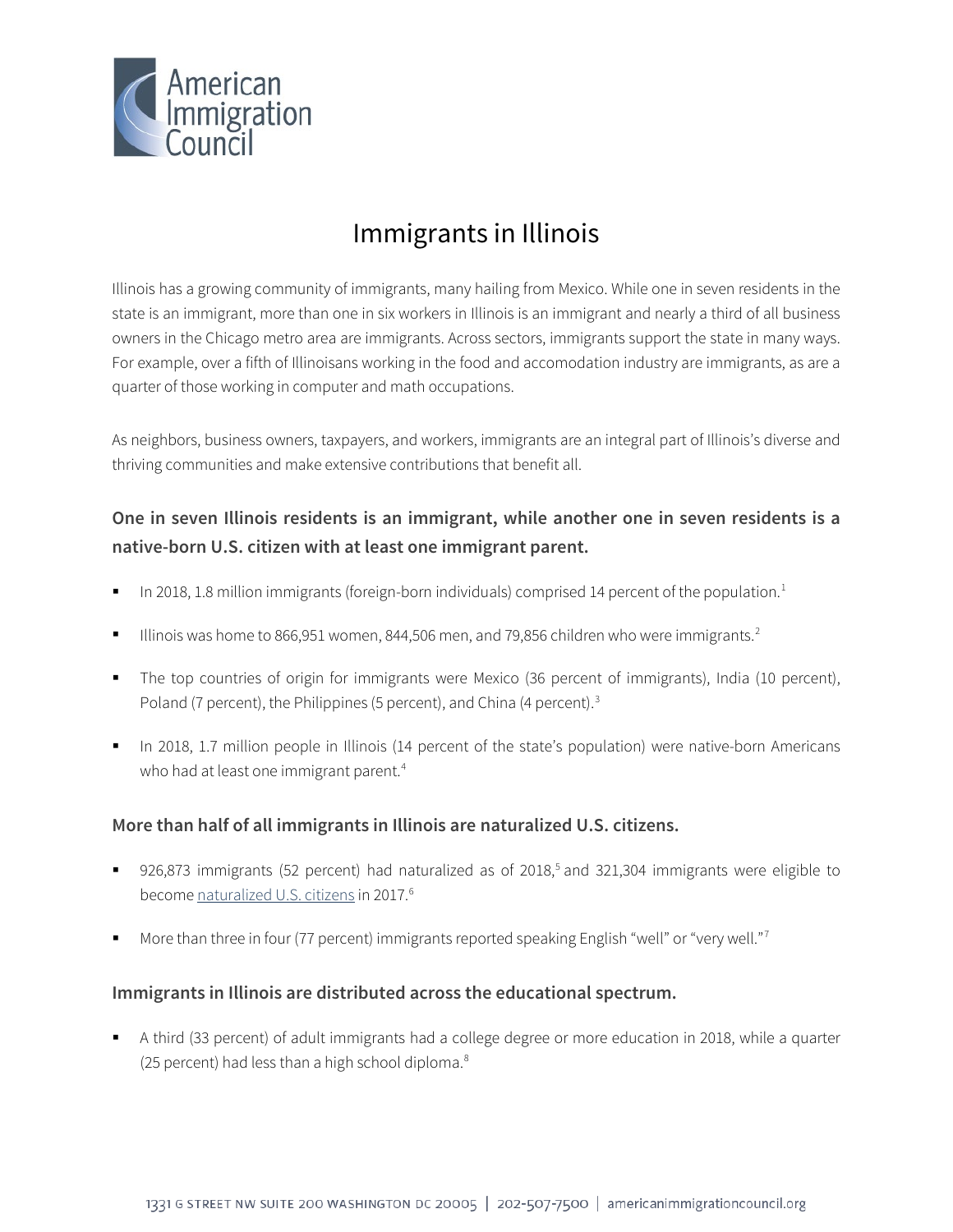| <b>Education Level</b>                                                       | Share (%) of All Immigrants Share (%) of All Natives |    |  |
|------------------------------------------------------------------------------|------------------------------------------------------|----|--|
| College degree or more                                                       | 33                                                   | 35 |  |
| Some college                                                                 | 18                                                   | 31 |  |
| High school diploma only                                                     | 24                                                   | 27 |  |
| Less than a high school diploma                                              | 25                                                   |    |  |
| Source: U.S. Census Bureau, 2018 American Community Survey 1-Year Estimates. |                                                      |    |  |

#### **395,000 U.S. citizens in Illinois live with at least one family member who is undocumented.**

- <sup>4</sup> 400,000 [undocumented immigrants](http://www.pewhispanic.org/interactives/unauthorized-immigrants/) comprised 22 percent of the immigrant population and 3 percent of the total state population in 2016. $9$
- 817,066 people in Illinois, including 395,179 U.S. citizens, lived with at least one undocumented family [member](https://www.americanprogress.org/issues/immigration/news/2017/03/16/427868/state-state-estimates-family-members-unauthorized-immigrants/) between 2010 and 2014.[10](#page-4-9)
- During the same period, about 1 in 10 children in the state was a U.S. citizen living with at least one undocumented family member (292,127 children in total).<sup>[11](#page-4-10)</sup>

### **Illinois is home to tens of thousands of Deferred Action for Childhood Arrivals (DACA) recipients.**

- 33,940 [active DACA recipients](https://www.uscis.gov/sites/default/files/document/data/Approximate%20Active%20DACA%20Receipts%20-%20March%2031%2C%202020.pdf) lived in Illinois as of March 2020, while DACA has been granted to 45,002 people in total since 20[12](#page-4-11).<sup>12</sup>
- As of 2019, 51 percent o[f DACA-eligible immigrants](http://www.migrationpolicy.org/programs/data-hub/deferred-action-childhood-arrivals-daca-profiles) in Illinois had applied for DACA.<sup>[13](#page-4-12)</sup>
- An additional 16,000 residents of the state would satisfy all but the educational requirements for DACA, and fewer than 2,000 would become eligible as they grew older. $14$

## **One in six workers in Illinois is an immigrant, together making up an important part of the state's labor force in a range of industries.**

■ 1.2 million immigrant workers comprised 18 percent of the labor force in 2018.<sup>[15](#page-4-14)</sup>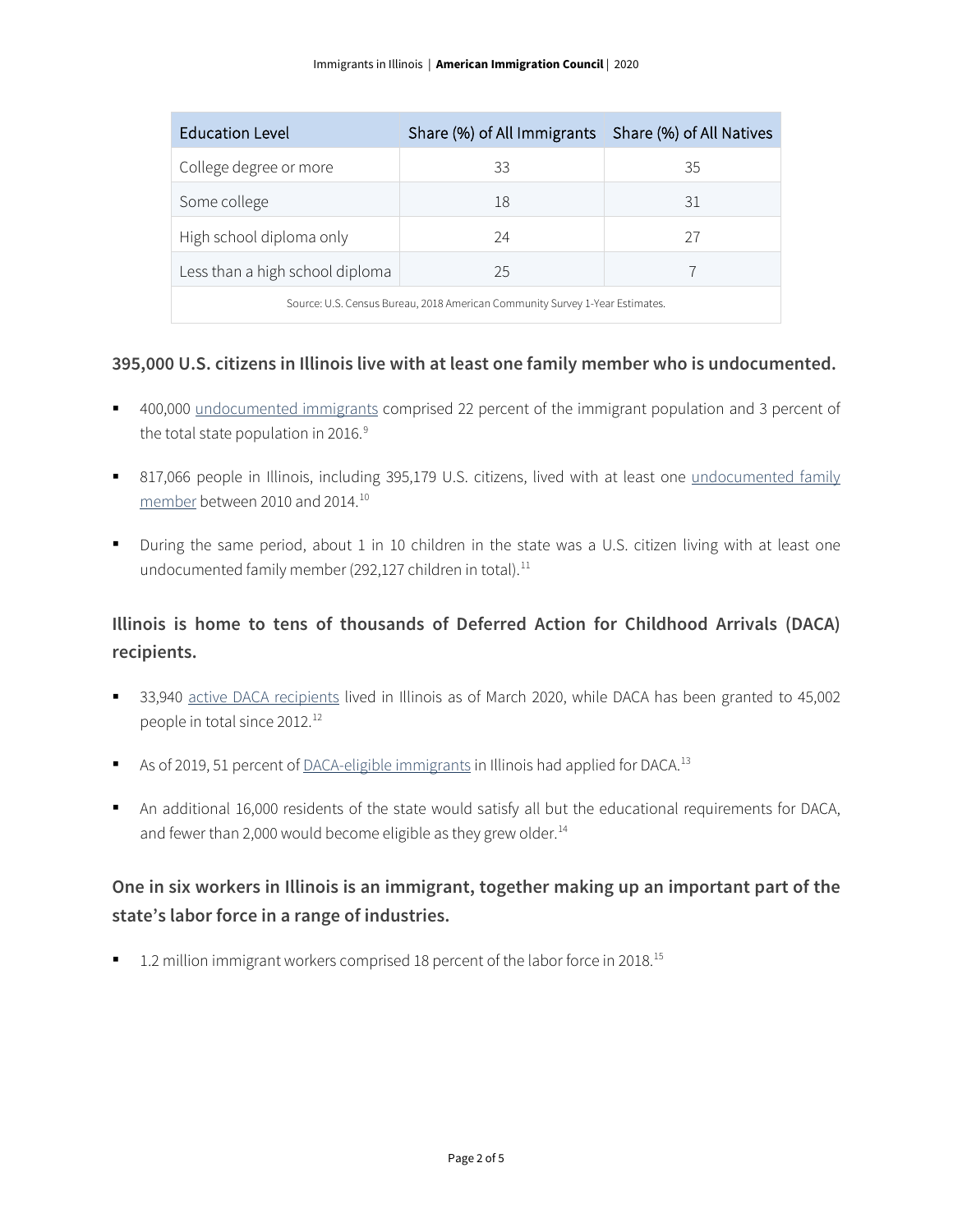**IMMI** Immigrant workers were most numerous in the following industries:

| Industry                                                                                                                          | Number of Immigrant<br>Workers |  |
|-----------------------------------------------------------------------------------------------------------------------------------|--------------------------------|--|
| Manufacturing                                                                                                                     | 218,530                        |  |
| Health Care and Social Assistance                                                                                                 | 158,663                        |  |
| Accommodation and Food Services                                                                                                   | 125,897                        |  |
| Retail Trade                                                                                                                      | 112,570                        |  |
| Construction                                                                                                                      | 96,137                         |  |
| Source: Analysis of the U.S. Census Bureau's 2018 American Community Survey 1-year PUMS data by the American Immigration Council. |                                |  |

 $\blacksquare$  The largest shares of immigrant workers were in the following industries:<sup>16</sup>

| Industry                                                                                                                          | Immigrant Share (%)<br>(of all industry workers) |  |
|-----------------------------------------------------------------------------------------------------------------------------------|--------------------------------------------------|--|
| Administrative & Support; Waste Management; and Remediation<br>Services                                                           | 26                                               |  |
| Manufacturing                                                                                                                     | 25                                               |  |
| Construction                                                                                                                      | 23                                               |  |
| Accommodation and Food Services                                                                                                   | 22                                               |  |
| Other Services (except Public Administration)                                                                                     | 21                                               |  |
| Source: Analysis of the U.S. Census Bureau's 2018 American Community Survey 1-year PUMS data by the American Immigration Council. |                                                  |  |

### **Immigrants are an integral part of the Illinois workforce in a range of occupations.**

In 2018, immigrant workers were most numerous in the following occupation groups: $17$ 

| <b>Occupation Category</b>                                                                                                        | Number of Immigrant Workers |  |
|-----------------------------------------------------------------------------------------------------------------------------------|-----------------------------|--|
| Production                                                                                                                        | 140,075                     |  |
| Transportation and Material Moving                                                                                                | 139,123                     |  |
| Office and Administrative Support                                                                                                 | 111,063                     |  |
| Sales and Related                                                                                                                 | 105,114                     |  |
| Management                                                                                                                        | 98,765                      |  |
| Source: Analysis of the U.S. Census Bureau's 2018 American Community Survey 1-year PUMS data by the American Immigration Council. |                             |  |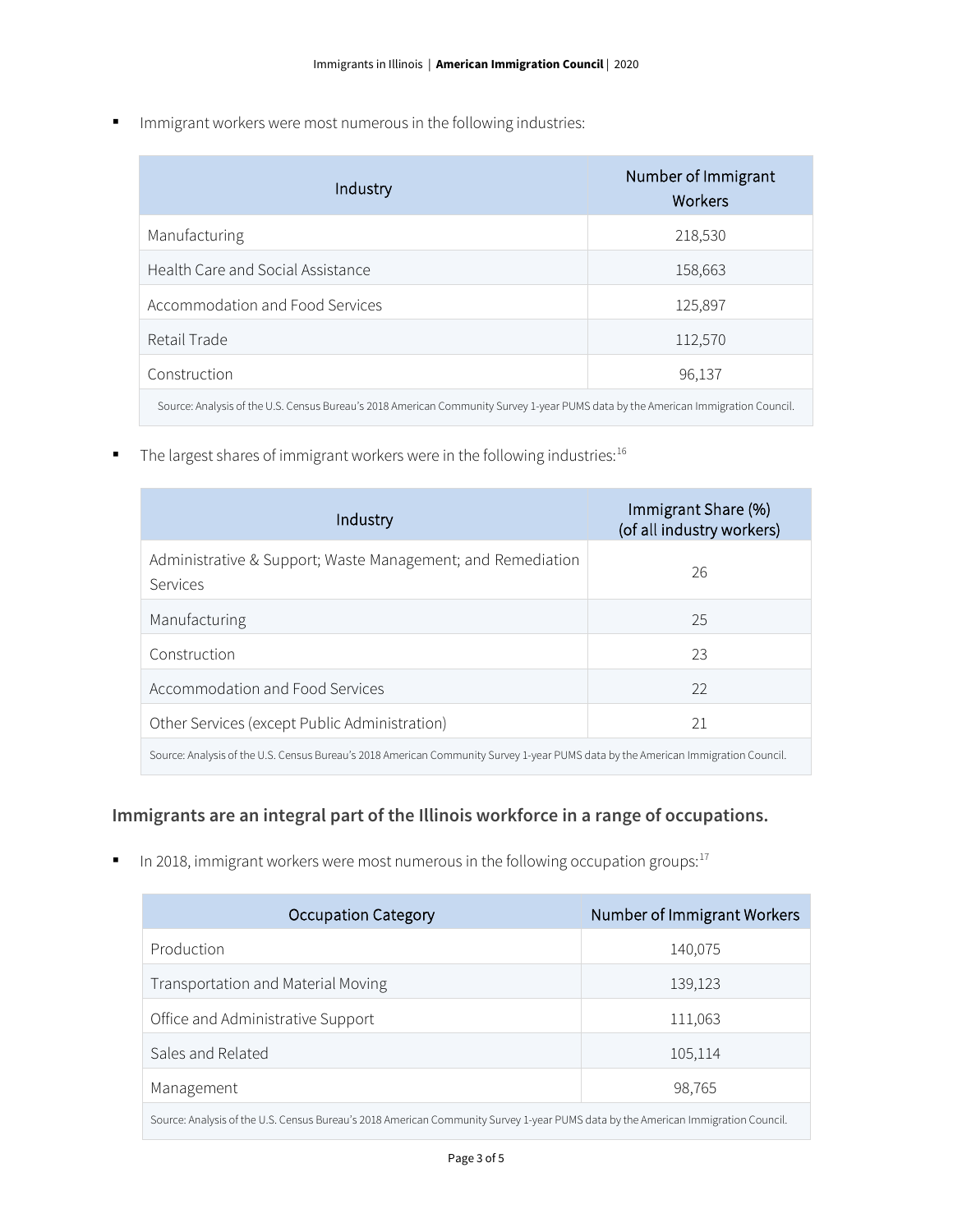The largest shares of immigrant workers were in the following occupation groups:  $18$ 

| Occupation Category                                                                                                               | Immigrant Share (%)<br>(of all workers in occupation) |  |
|-----------------------------------------------------------------------------------------------------------------------------------|-------------------------------------------------------|--|
| Building and Grounds Cleaning & Maintenance                                                                                       | 32                                                    |  |
| Production                                                                                                                        | 29                                                    |  |
| Computer and Mathematical                                                                                                         | 26                                                    |  |
| Construction and Extraction                                                                                                       | 25                                                    |  |
| Life, Physical, and Social Science                                                                                                | 25                                                    |  |
| Source: Analysis of the U.S. Census Bureau's 2018 American Community Survey 1-year PUMS data by the American Immigration Council. |                                                       |  |

■ Undocumented immigrants comprised 5 percent of Illinois's workforce in 2016.<sup>[19](#page-4-18)</sup>

#### **Immigrants in Illinois have contributed tens of billions of dollars in taxes.**

- [Immigrant-led households in the state paid](https://www.newamericaneconomy.org/locations/) \$12.7 billion in federal taxes and \$7.7 billion in state and local taxes in 2018.[20](#page-4-19)
- Undocumented immigrants in Illinois paid an estimated \$945.5 million in federal taxes and \$708.9 million i[n state and local taxes](https://www.newamericaneconomy.org/locations/) in 2018.<sup>[21](#page-4-20)</sup>
- Illinois [DACA recipients](https://itep.org/state-local-tax-contributions-of-young-undocumented-immigrants/) and DACA-eligible individuals paid an estimated \$120.5 million in state and local taxes in  $2018.<sup>22</sup>$  $2018.<sup>22</sup>$  $2018.<sup>22</sup>$

### **As consumers, immigrants add tens of billions of dollars to Illinois's economy.**

 Illinois residents in immigrant-led households had \$47.8 billion in [spending power](https://www.newamericaneconomy.org/locations/) (after-tax income) in 2018.[23](#page-4-22)

#### **Immigrant entrepreneurs in Illinois generate billions of dollars in business revenue.**

- 137,907 immigrant business owners accounted for 23 percent of all self-employed Illinois residents in 2018 and generated \$2.8 billion in business income. $^{24}$  $^{24}$  $^{24}$
- In 2018, immigrants accounted for 32 percent of business owners in the Chicago/Naperville/Joliet metropolitan area (which stretches from Wisconsin to Indiana through Illinois) and 3 percent of business owners in the St. Louis metro area (which straddles Illinois and Missouri). [25](#page-4-24)